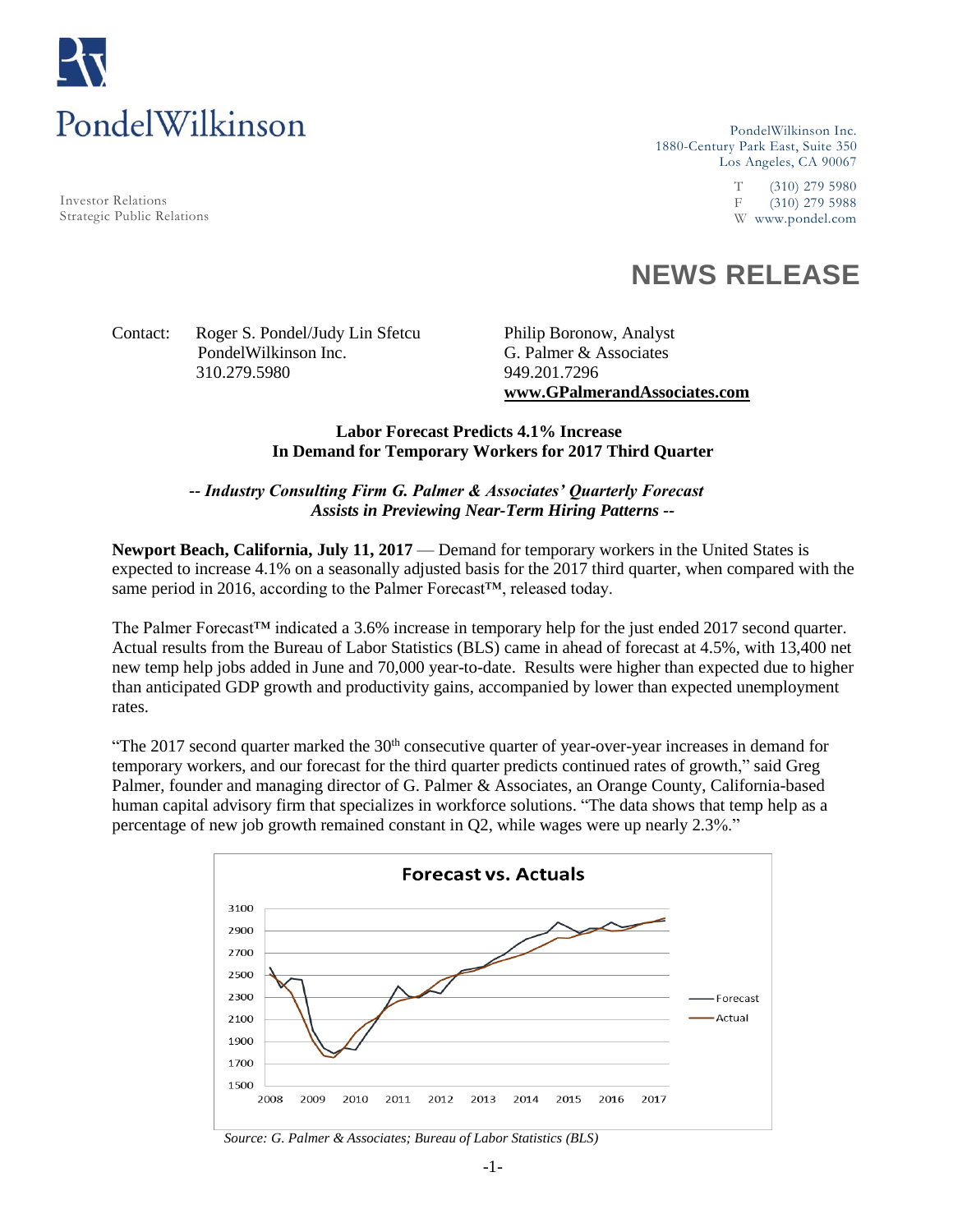

According to the BLS, 32,000 temp jobs were added in 2016, an average of 2,600 per month, versus 97,000 temporary jobs in 2015, an average of 8,000 per month. In 2014, the agency reported a total of 162,000 new temp jobs, preceded by 139,000 added temp jobs in 2013, and 142,000 temp jobs in 2012.



*Source: Bureau of Labor Statistics (BLS)*

The Labor Department also reported that a net of 222,000 seasonally adjusted non-farm jobs were added in June 2017, which was better than consensus expectations of 177,000. The trailing three-month average of additional non-farm jobs increased to 194,000, and the 12-month average increased to 187,000.

The key job categories of growth are as follows:

- **Non-farm jobs: +222,000**
- **Private sector: +187,000**
- **Government sector: +35,000**
- **Service providing employment: +162,000**
- **Professional and business services: +35,000**
- **Healthcare and education: +45,000**
- **Good Producing: +25,000**
- **Construction: +16,000**
- **Mining: +8,000**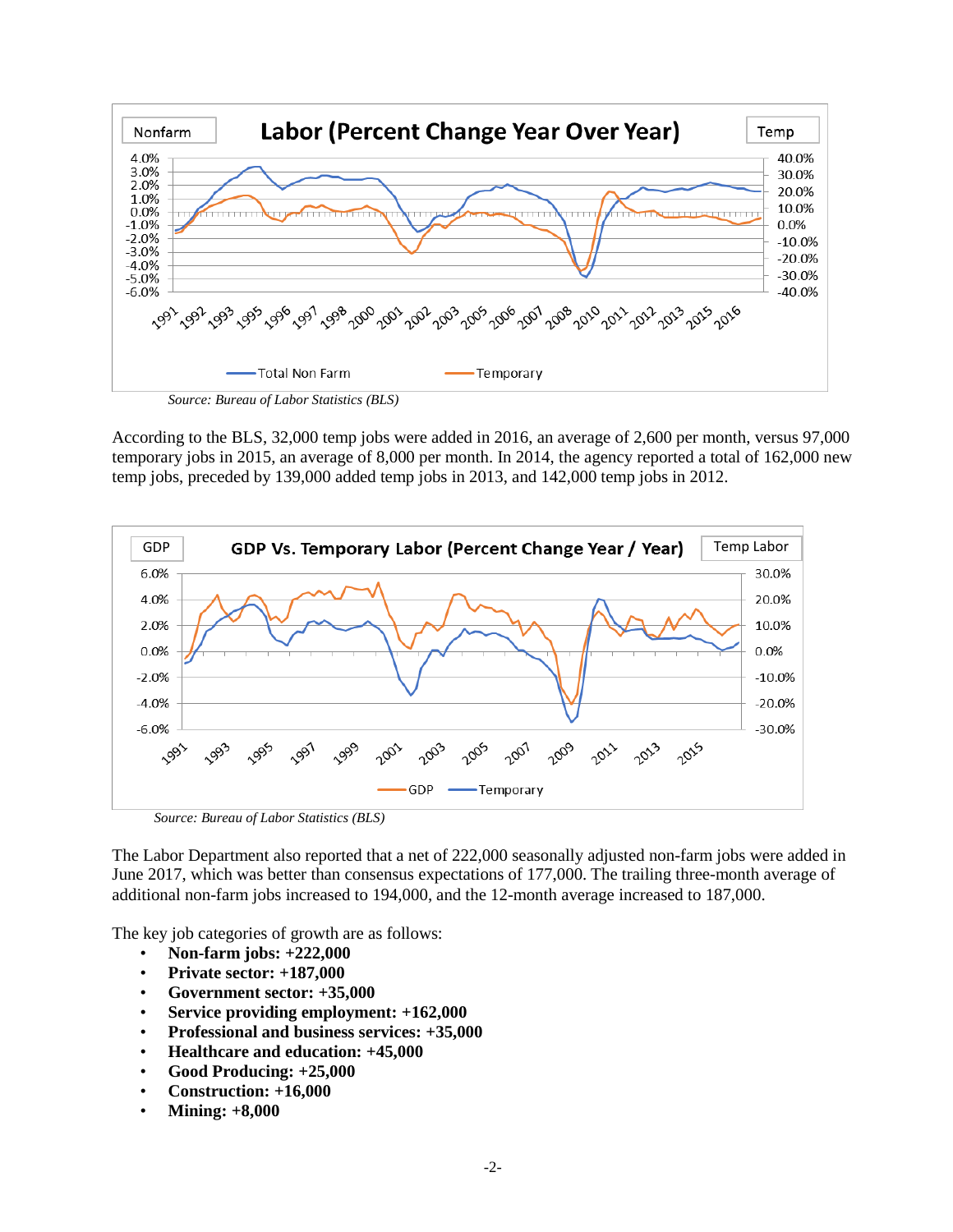

 *Source: Bureau of Labor Statistics (BLS)*

U.S. employment trends are underpinned by near all-time lows in the labor participation rate. In June 2017, the participation rate remained soft at 62.8%, and the U3 unemployment rate ticked up slightly to 4.4% from 4.3% in May. As reported by BLS, the rate of unemployment for workers with college degrees increased 10bps to 2.4% from May, and the unemployment rate for workers with less than a high school education increased 30bps to 6.4%. The U6 unemployment rate, which tracks those who are unemployed, as well as those who are underemployed and are working part-time for economic reasons, increased 20bps at 8.6% from May. The U6 rate is considered the rate that most broadly depicts those most affected by the downturn and measures the rate of discouraged workers.

"One of the most revealing indicators to watch is the temp help penetration rate, which is significant because it measures temp help as a percentage of total employment. In June 2017, the penetration remained at near alltime highs, at 2.07% of the total labor market versus a low of 1.34% in June 2009," Palmer said.



*Source: Bureau of Labor Statistics (BLS)*

## **The next few quarters…**

There appears to be momentum slowly building in the temp help employment jobs market due to the anticipation of lower corporate tax rates and less government regulation, indicating more anticipated jobs in 2017. Early evidence is exemplified by the recent unexpected pick-up in temp help growth rates – April 3.7%, May 4.9% and June 4.7% from a growth rate of 3.5% in Q1 2017 and 1.5% in Q4 2016.